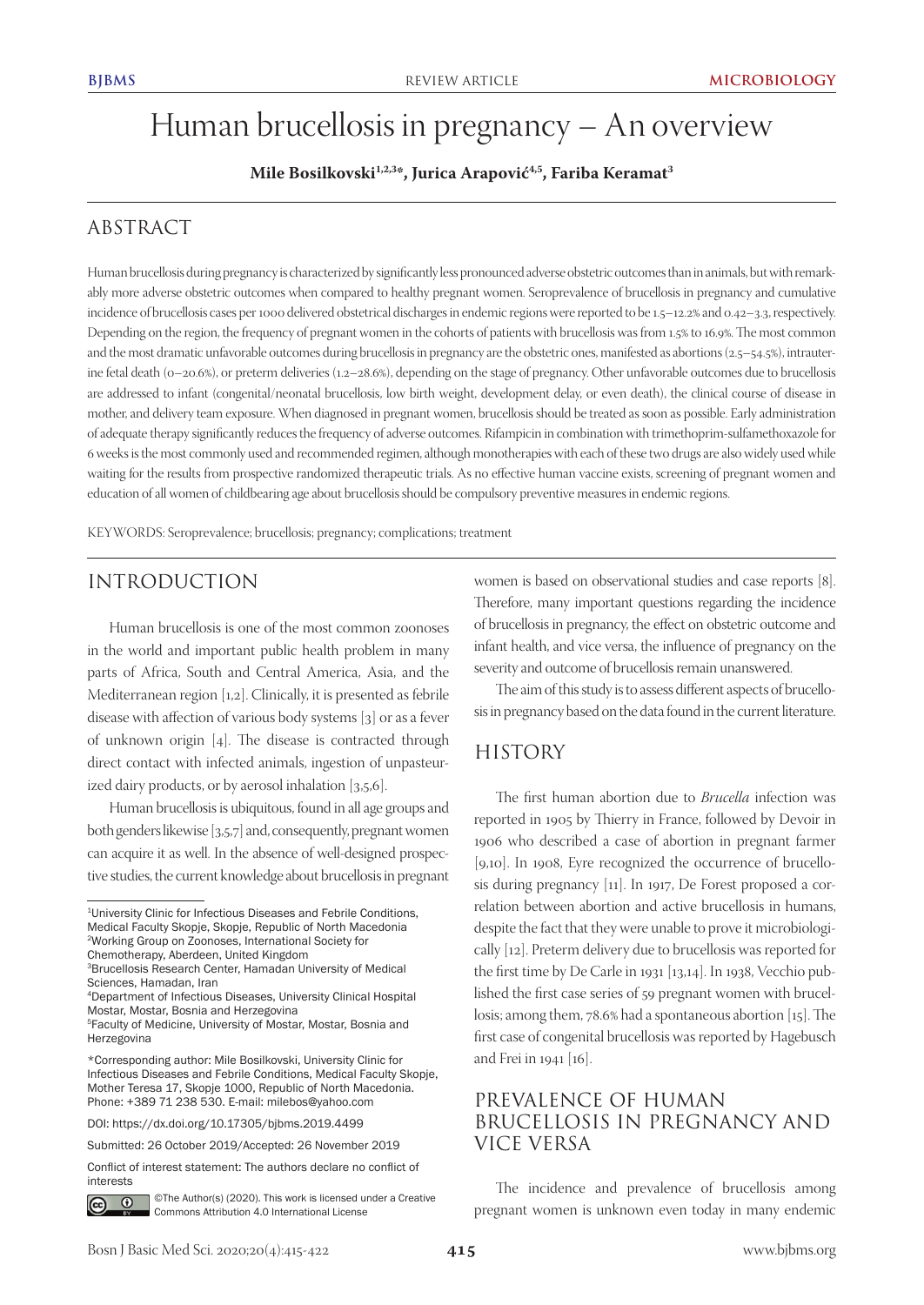regions [17]. According to various reports, a seroprevalence of brucellosis during pregnancy varied between 1.5% (13 seropositive out of 890 pregnant women) [18], 3.5% (18 out of 513) in rural areas of Saudi Arabia [19], 5.8% (25 out of 429) in Pakistan [20], and 12.2% (55 out of 450) in another study from Saudi Arabia [21]. The cumulative incidence of brucellosis cases in pregnancy per 1000 delivered obstetrical discharges was estimated to be from 0.42 [22] to 3.3 [23].

In cohorts of patients with brucellosis, pregnant women comprised 19 out of 1245 (1.5%)  $[24]$  and up to 92 out of 545 cases (16.9%) [25]. In addition, Buzgan et al. reported 17 pregnant women among 1028 patients with brucellosis (1.7%) [26], Kurdoglu et al. reported 21 pregnant women out of 342 patients with brucellosis (6.1%) [22], Madkour's study reported 30 pregnancies among 500 patients with brucellosis (6%) [27], while in the study of Glick et al. 11 out of 114 patients (9.6%) were pregnant [28]. The largest recently published multicenter study found 242 (2.1%) pregnant women among 11,602 adult brucellosis patients [23].

Having in mind that some of the above-mentioned studies were not based on universal microbiological diagnostic criteria, there is still a possibility of some minor differences in brucellosis seroprevalence (Table 1).

# THE INFLUENCE OF HUMAN BRUCELLOSIS ON OBSTETRIC OUTCOMES

Contrary to the well-known fact that *Brucella* infection in animals is associated with a high incidence of abortion, data about the relationship between the disease and pregnancy outcome in humans are controversial [29-31].

According to the previous experiences, mainly of older date, brucellosis does not play a role in the occurrence of adverse obstetric outcomes during human pregnancy [32]. Spink also did not find definitive evidence that *Brucella* species produce

TABLE 1. Diagnostic criteria for seroprevalence of human brucellosis in pregnancy

| Study                                       | Microbiological diagnostic test               |
|---------------------------------------------|-----------------------------------------------|
| Abo-Shehada and Abu-Halaweh.<br>$2011$ [18] | CFT>17 IU/ml and RBPT                         |
| Sharif et al., 1990 [19]                    | STA > 1:160                                   |
| Madkour, 2001 [27]                          | SAT>1:160 and blood cultures                  |
| Khan et al., 2001 [25]                      | SAT>1:320 and blood cultures                  |
| Elshamy and Ahmed, 2008 [21]                | STA > 1:160                                   |
| Kurdoglu et al., 2010 [22]                  | $STA \geq 1:160$ and blood cultures           |
| Buzgan et al., 2010 [26]                    | STA>1:160 and blood cultures                  |
| Roushan et al., 2011 [24]                   | $STA \geq 1:160$ and blood cultures           |
| Ali et al., 2016 [20]                       | RBPT and blood cultures                       |
| Glick et al., 2016 [28]                     | <b>Blood cultures</b>                         |
| Inan et al., 2019 [23]                      | STA≥1:160, ELISA, RBPT, and<br>blood cultures |

CFT: Complement fixation test; ELISA: Enzyme-linked immunosorbent assay; RBPT: Rose Bengal plate test; STA: Standard tube agglutination; SAT: Serum agglutination test

abortions any more frequently than other bacterial species [33]. In the same line, several newer studies from endemic regions demonstrated that *Brucella* seroprevalence among pregnant women with and without a history of spontaneous abortion was similar, i.e., the women with a spontaneous abortion were not more commonly seropositive than those with normal pregnancy outcome [18,31,34]. It is important to emphasize that, as a control group in these three studies, the prevalence of abortions among the general population was investigated instead of abortion prevalence among seronegative women.

Contrary to these findings, some contemporary data suggest that brucellosis has a significant role in adverse obstetric outcomes in humans, and they imply that *Brucella* species may indeed produce human abortions more frequently than other bacterial pathogens [25]. With the rate of adverse obstetric outcomes from 14% to 46%, brucellosis exceeds the rate that can be seen in the general population of pregnant women [13,21,23]. In the context of such assertions are positive culture isolates of *Brucella*  spp*.* obtained from human placenta, aborted fetuses or preterm stillbirths, and other outcomes of conception [13,27,35-37]. The first large series on the causative relationship between abortion in humans and brucellosis was published by Criscuolo and Di Carlo and reported 52 abortions among 200 pregnant women with active brucellosis (26%) [38]. The authors confirmed their findings by positive blood culture of *Brucella melitensis* from maternal blood in one, maternal urine in two, and uterine tissue culture in one case [27,38]. An association between human brucellosis incidence and adverse pregnancy outcomes was also documented in a study from Israel, especially having in mind numerous sociodemographic cofactors that were applied. The rates of preterm delivery, intrauterine fetal death (IUFD), and poor fetal growth were significantly higher in Israeli-Arab localities with a high incidence of brucellosis compared to localities where the disease was not reported [39].

As previously mentioned, brucellosis is an established factor of spontaneous abortion or sterility in animals [40]. In humans, brucellosis causes fewer spontaneous abortions than in animals as a result of the absence of erythritol in the woman's placenta [27,41,42]. Erythritol is a sugar alcohol and it is considered an important growth factor for *Brucella* spp. that can be found in large amounts in animal placentas. Furthermore, additional reasons for the potential role of brucellosis in the incidence of adverse obstetric outcomes in humans might be attributed to maternal bacteremia, disseminated intravascular coagulation (DIC), placentitis, and acute febrile reaction. Thus, released endotoxins could also be an important cause of adverse obstetric outcomes, since endotoxins increase the frequency and intensity of uterine contractions by means of an oxytocin-like effect on uterine smooth muscles [10,43,44]. Finally, allergic mechanisms in chronic brucellosis may also cause spasms of the myometrium by histamine discharge [10,17]. In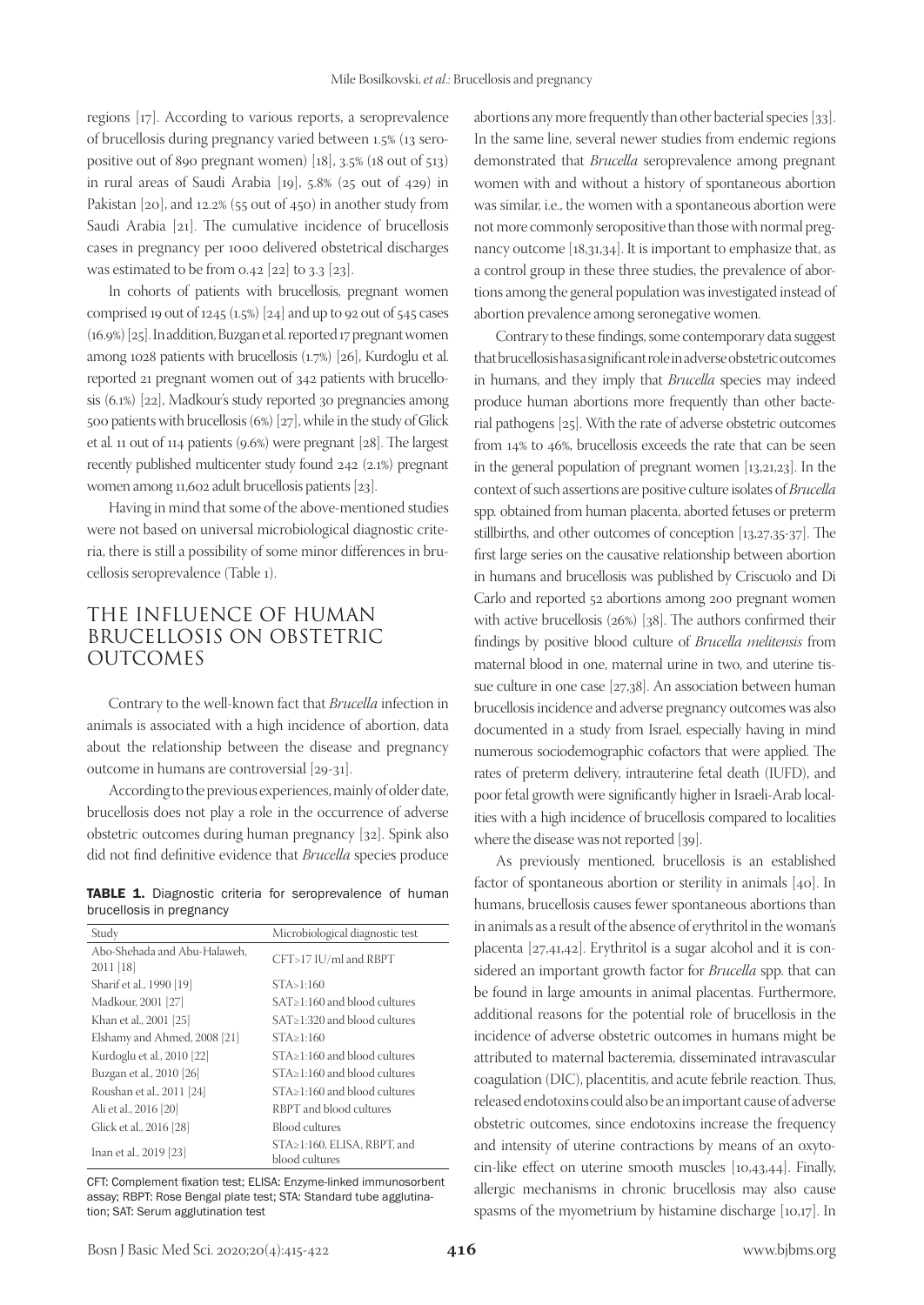| Author                       | Pregnant women                   | Spontaneous abortion, n (%) | IUFD, $n$ $%$ | Preterm labor, n (%) |
|------------------------------|----------------------------------|-----------------------------|---------------|----------------------|
| Elshamy and Ahmed, 2008 [21] | Pregnant with brucellosis (n=55) | 15(27.3)                    | 7(12.7)       | $6(10.9)^*$          |
|                              | Healthy pregnant $(n=395)$       | 60(15.8)                    | 15(3.8)       | $35(8.9)$ *          |
| Khan et al., 2001 [25]       | Pregnant with brucellosis (n=92) | 40(43.5)                    | 2(2.2)        | ND                   |
|                              | Healthy pregnant $(n=25,540)$    | 710(2.8)                    | 66(0.3)       | ND                   |
| Kurdoglu et al., 2010 [22]   | Pregnant with brucellosis (n=29) | 7(24.1)                     | 1(3.4)        | 2(6.9)               |
|                              | Healthy pregnant (n=33,936)      | 2577(7.6)                   | 76(0.2)       | 643(2.0)             |

TABLE 2. Adverse obstetric outcomes in pregnant women with and without brucellosis

ND: No data; \*N.S.: Not significant; IUFD: Intrauterine fetal death

addition, it has been recently observed that pathogenic *Brucella* species can proliferate in human trophoblasts and are able to interfere with the invasive capacity of extravillous trophoblasts. This is crucial for implantation during the early stages of pregnancy and could possibly play a central role during early abortion in women with brucellosis [45]. It is also noteworthy to mention that in pregnant animal models, interferon (IFN)-γ induced by the immune response plays an important role in causing abortion during brucellosis [46].

### INCIDENCE OF HUMAN BRUCELLOSIS AS A CAUSE OF ADVERSE PREGNANCY OUTCOMES

Many studies have found a significantly increased risk of abortion and IUFD in women with brucellosis compared to healthy ones (Table 2). Contrary to the study of Elshamy and Ahmed [21], which did not find a significant difference in terms of preterm delivery, in the study of Gulsun et al., it was obvious that brucellosis in pregnancy increases the incidence of preterm delivery compared to healthy pregnant women – 17.9% (7 out of 39) and 2.5% (1 out of 40), respectively [29].

In the reports originating from Kuwait, Iran, Rwanda and Nigeria, brucellosis was confirmed in 2 out of 29 (6.9%) [47], 6 out of 51 (11.8%) [35], 11 out of 60 (18.3%) [48] and 23 out of 121 (19%) [49] women that exhibited spontaneous abortion, respectively. Brucellosis was also found in 5 out of 51 (9.8%) women that manifested IUFD and in 18 out of 227 (7.9%) women with preterm delivery [47].

# TYPES OF OUTCOMES IN PREGNANT WOMEN WITH BRUCELLOSIS

As shown in Table 3, the outcomes of brucellosis in pregnancy can be observed from different aspects. Mainly, the outcomes depend on the prompt and appropriate treatment of the disease in pregnant women.

#### Obstetric outcome

Obstetric outcomes are manifested as favorable (full-term delivery) and unfavorable (abortion, IUFD, and preterm

#### TABLE 3. Outcomes in pregnant women with brucellosis

| A. Obstetric outcomes                                | Full-term (mature) delivery  |  |  |
|------------------------------------------------------|------------------------------|--|--|
|                                                      | Spontaneous abortion         |  |  |
|                                                      | Intrauterine fetal death     |  |  |
|                                                      | Preterm (premature) delivery |  |  |
|                                                      | Favorable                    |  |  |
| B. Outcomes for infant                               | Death                        |  |  |
| Infected - congenital/neonatal<br><b>brucellosis</b> | Low birth weight             |  |  |
| Uninfected                                           | Development delay and        |  |  |
|                                                      | congenital malformations     |  |  |
| C. Outcomes for pregnant woman                       | General                      |  |  |
|                                                      | Obstetric                    |  |  |
| D. Outcome for medical personnel                     | Delivery team infection      |  |  |

delivery). Unfavorable obstetric outcomes were found in 34 out of 242 (14%) pregnant women suffering from brucellosis [23]. In the same study, splenomegaly, vomiting, vaginal bleeding, anemia, elevated serum aspartate aminotransferase, oligohydramnios, history of taking medication other than brucellosis treatment during pregnancy, and *Brucella* bacteremia were the significant potential risk factors for unfavorable outcome [23].

Full-term delivery in pregnant women with brucellosis ranged from  $47.4\%$  (9 out of 19) [24] to 100%, found in small series of four patients [50]; and full-term delivery was also reported in 15 out of 29 (51.7%) [27], 19 out of 29 (65.5%) [22], 21 out of 39 (53.8%) [29], 50 out of 86 (58.1%) [9], and in 219 out of 242 (90.5%) [23] pregnant women with brucellosis. In conclusion, full-term delivery is primarily associated with early recognition of brucellosis during pregnancy and adequate treatment of the disease.

In brucellosis during pregnancy, spontaneous abortion (fetal death that occurs at ≤24 weeks of gestation) is more frequent than IUFD (fetal death that occurs at >24 weeks of gestation) and preterm delivery (the birth of a baby before 37 weeks of gestation) [22]. The abortion rate was reported to be from 1 out of 39 (2.5%) [29] up to 6 out of 11 (54.5%) [51], and mainly in the range between 17.6% and 41.0% of pregnant women with brucellosis [22,27,52]. In the study by Inan et al., the abortion rate was only 6.2% (15 out of 242), which is lower than usually reported frequencies – this could be attributed to the early establishment of diagnosis and appropriate treatment [23]. Abortions were noted mostly in the first trimester [9,24,27], although other studies did not find a difference in the incidence of abortion according to the trimester [25].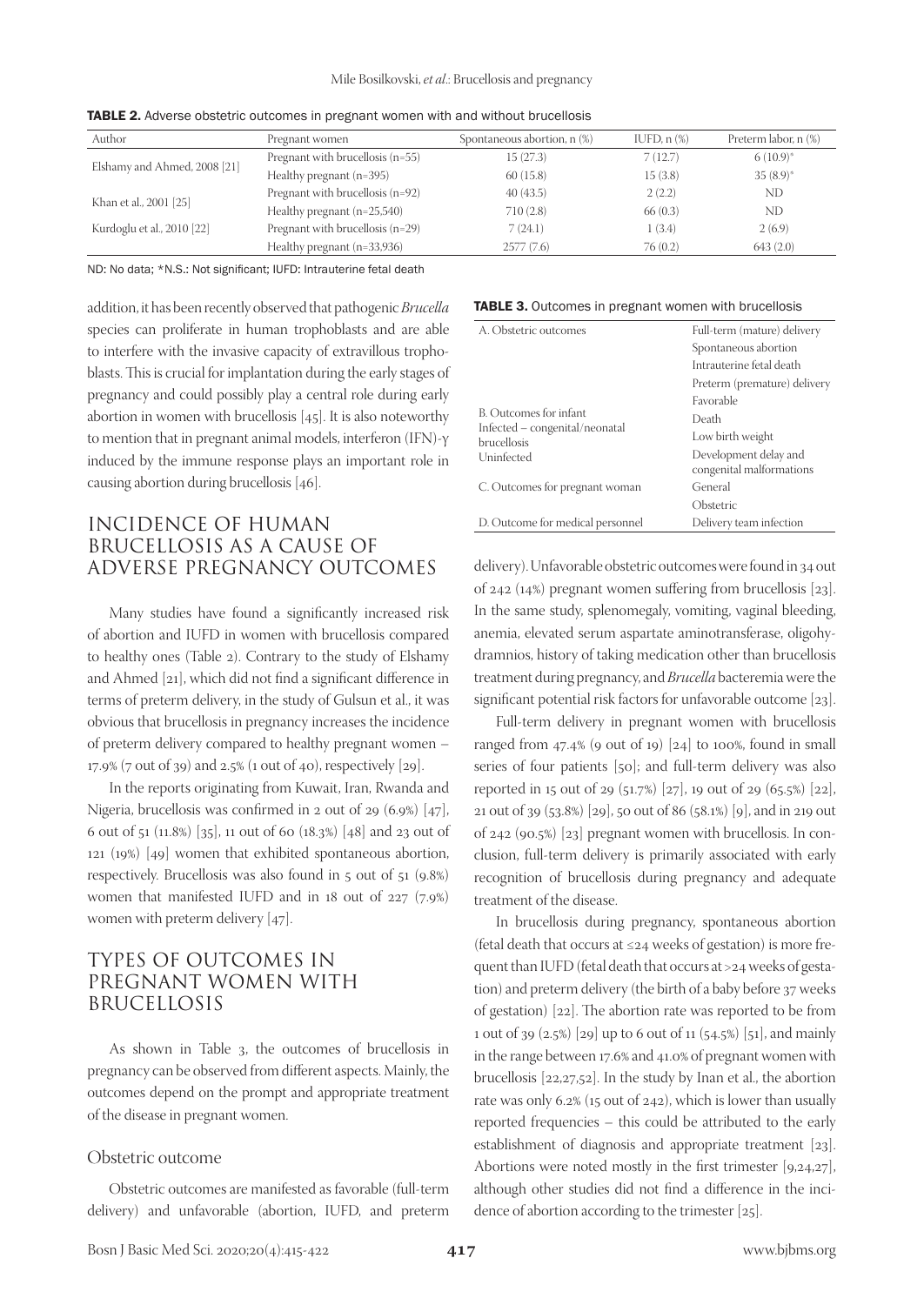The rate of IUFD ranges between o [29] and 20.6% [13]. It was detected in 2.1% (5 out of 242) [23], 3.4% (1 out of 29) [27], 8.1% (7 out of 86) [9], 9.1% (1 out of 11) [53], and 12.7% (7 out of 55) [21] of pregnant women with brucellosis.

Preterm delivery due to brucellosis is well recognized with rates between 1.2% (3 out of 242) [23], 9.1% (1 out of 11) [51], 14.0% (12 out of 86) [9], 17.9% (7 out of 39) [29], and up to  $28.6\%$  (2 out of 7) [30]. Also, preterm delivery was associated with congenital brucellosis as well as growth and developmental delay, and as such it is considered as a major determinant of immediate and long-term morbidity of the infant [54,55].

### Outcome for infants

Outcomes for infants are the second most important consequence of brucellosis during pregnancy. The newborn can be either uninfected, which is a more frequent outcome, or infected and characterized by congenital or neonatal brucellosis. Uninfected newborns are usually associated with full-term delivery. Congenital brucellosis can be contracted transplacentally, whereas neonatal brucellosis can be acquired through the contact with body fluids secreted during delivery or by breastfeeding in the postpartum period [43,56-58]. However, congenital brucellosis is a rare condition, most of the cases are associated with preterm delivery [55,59], and it occurs in approximately 2% of infants exposed to brucellosis *in utero* [60]. From 1988 to 2007, only 15 cases of congenital brucellosis were reported in the literature [55]. Nevertheless, in the study by Vilchez et al., 4 out of 86 (4.6%) patients had congenital brucellosis [9]. Clinical manifestations of congenital brucellosis are serious and the morbidity as well as mortality rates are high [43,61]. This condition can be clinically presented with poor feeding, fever, jaundice, respiratory distress syndrome, meconium aspiration syndrome, sepsis, and multiple organ failure [56,62-64], so it is very difficult to clinically distinguish congenital brucellosis from other bacterial infections [43]. Nevertheless, favorable outcome in congenital brucellosis was described as well [56].

Favorable outcome was evident in most of uninfected and full-term delivered newborns, whereas in preterm cases and cases with congenital brucellosis, an increased risk for neonatal death is obvious. After delivery, neonatal death occurred in 2 out of 36 infants (5.6%) from mothers who were treated for brucellosis  $[25]$  and in 7 out of 86 (8.1%) in another study  $[9]$ . Low birth weight [LBW] (<2500 g) of infants from mothers who had brucellosis during pregnancy was reported in 7% (17 out of 242) [23], 14.5% (9 out of 62) [9], and up to 25.6% (10 out of 39) [29]. The general impression is that brucellosis in pregnant mothers was not associated with congenital malformations [17,29,57,62].

#### Outcome for pregnant women

The age of pregnant women with brucellosis ranged from 15 to 50 years, with the majority aged between 25 and 29 years [9,23,48]. Positive epidemiological (family) history in pregnant women who had brucellosis was 61.3% [65], 63.0% [22], and 76.9% [29]. Clinical course of human brucellosis during pregnancy was the same as the course observed in non-pregnant patients and ranged from asymptomatic to severe disease [44]. Most of the pregnant women suffered from the acute form and manifested as mild illness [9]. Clinical symptoms in pregnant women with brucellosis were non-specific, consisting of weakness, arthralgia, fever, fatigue, excessive night sweating, lack of appetite, myalgia, chills, depression, weight loss, headache, and back pain. The most common signs were fever, hepatomegaly, splenomegaly, and osteoarticular affection [23,29]. Other focal manifestations were recognized as well [22,29,54]. However, one study from Israel noticed that complications in pregnant population were present in 45%, which was significantly higher than 10% in non-pregnant women [28]. Similarly, in another study, focal brucellosis was found in 46.7% (113 out of 242) among pregnant population [23]. The most frequent laboratory finding was anemia and elevated erythrocyte sedimentation rate [29]. Gram-negative sepsis and DIC [66], as well as maternal death as a complication of severe sepsis, [9] were sporadically described in pregnant women. Relapses and chronicity can occur during pregnancy as well as in all other patients that suffer from brucellosis, although in the study performed by Inan et al., relapses were extremely rare (0.4%) [23].

Obstetric manifestations in women with brucellosis were vaginal bleeding in 9.1% (22 out of 242) [23], postpartum endometritis in 28.6% (2 out of 7) [30], groin pelvic pain in 23.5% (8 out of 34) [23], as well as preterm rupture of membranes [43,55,56] and chorioamnionitis [60,67]. Repeated abortions were also described among women with brucellosis [24,27], and one old report found infertility in 19% [10] but this was not further confirmed [24,27].

#### Outcome for medical personnel

Outcomes for the medical personnel include the exposure and possible infection of the delivery team due to contact with infective amniotic fluid, and there are several cases described so far [57,62,64].

# CORRELATION BETWEEN BRUCELLA ANTIBODY TITER AND HUMAN PREGNANCY OUTCOME

There are contradictory results concerning the association between pregnancy outcome and level of antibody titer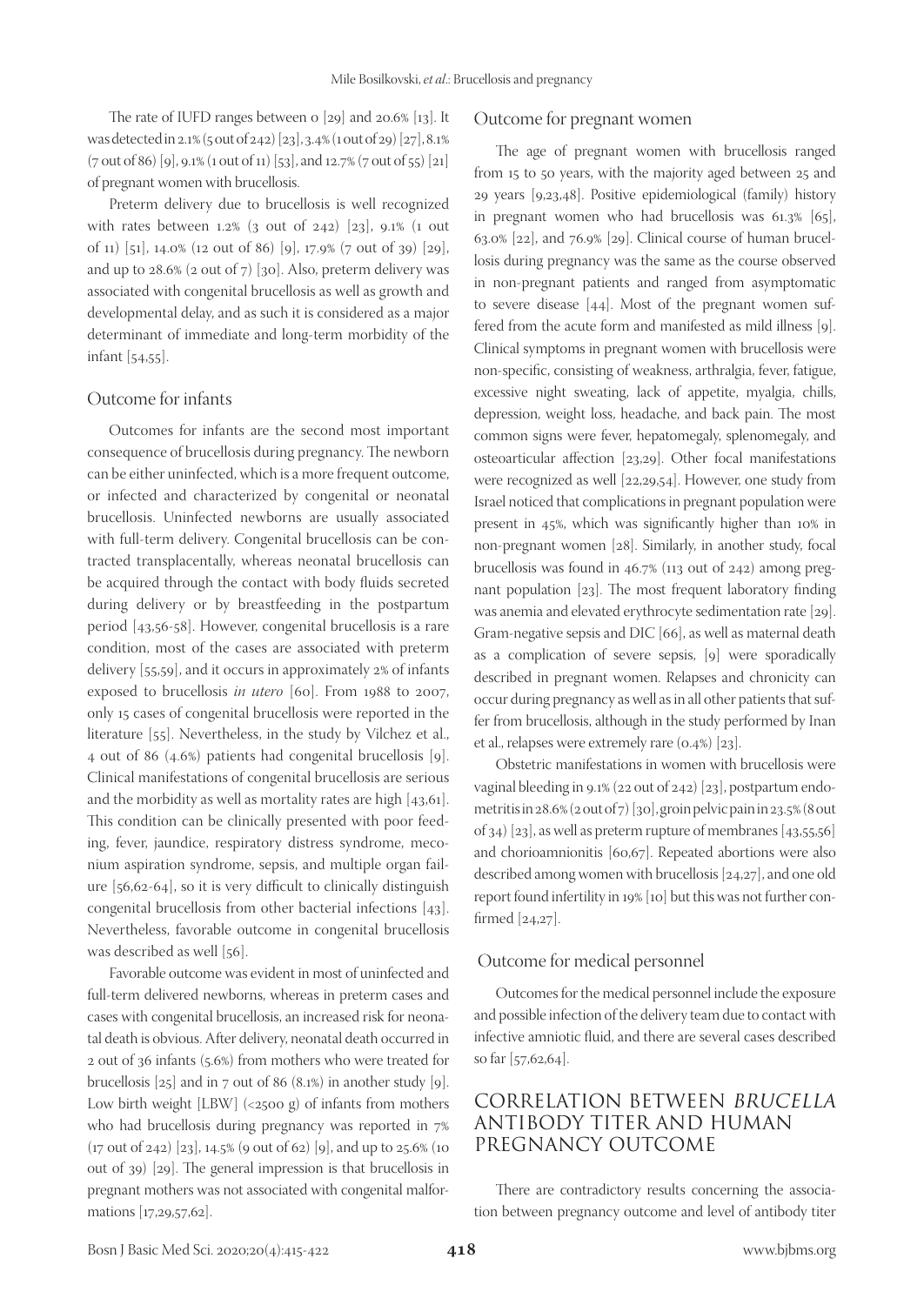or blood culture positivity. According to some authors, there is a connection between *Brucella* antibody titers ≥1:160 and spontaneous abortion. Women with titers 1:160 were twice at risk of having a spontaneous abortion as compared to those with lower titers. When the titer was higher than 1:160, the incidence of abortion was 17.6% and 44% in the Sharif [19] and the Elshamy and Ahmed [21] study respectively, whereas when the titer was less than 1:160, the incidence was 7.7% and 19%, respectively [19,21]. These findings were not confirmed in cases of IUFD and preterm delivery [21]. On the other side, other studies did not find a correlation between the *Brucella* antibody titers and spontaneous abortion [24,25,31]. Serum agglutination titers (SAT) ≥1:2560 were not significantly associated with spontaneous abortion when compared with the lower titers [25]. Also, the abortion rates in patients with SAT <1:640 and ≥1:640 were 45.5% and 62.5%, respectively, i.e., not significantly different [24].

Furthermore, there were contradictory data about the relationship between obstetrical outcomes and the presence of maternal bacteremia. In one report, abortions were registered in 8 out of 22 (36.4%) women with and in 16 out of 30 (53.3%) women without *Brucella* bacteremia, which was not statistically significant [25]. On the other hand, Garriguet et al. reported two spontaneous abortions in three bacteremic women and no abortion among 13 pregnant culture-negative women with brucellosis  $(p < 0.05)$  [68].

# PRINCIPLES OF BRUCELLOSIS TREATMENT DURING HUMAN PREGNANCY

Until now, no clinical trials on the treatment of brucellosis during pregnancy have been particularly conducted. The therapy in this group of patients is mostly based on expert recommendations, observational studies, case series [9] as well as on clinical experience and tradition [69]. The key points in the treatment of brucellosis in pregnancy are early recognition and prompt initiation of antimicrobial therapy as the measures that can decrease the risk of unfavorable obstetric, neonatal, maternal, and delivery team outcomes [25,29,54,57]. In one case series of 19 pregnant women, among 13 patients who received antimicrobial treatment, only 4 aborted and 9 had full-term deliveries, whereas all 6 untreated women aborted [24]. In other series of 11 pregnant women with brucellosis, 3 were adequately treated and delivered full-term infants, whereas 8 untreated women manifested adverse outcomes  $[51]$ .

Therapy of brucellosis in pregnancy is still challenging, since pregnant women cannot take tetracyclines due to their potential to cause fetal tooth staining, although the risk from doxycycline is much lower in comparison to other tetracyclines [61,70].

Quinolones are also not recommended during pregnancy because of their chondrotoxicity. The administration of streptomycin or gentamicin during pregnancy poses the risk of ototoxicity or nephrotoxicity in the infant [61]. Thus, the preferred antimicrobials in pregnant women are rifampicin and trimethoprim-sulfamethoxazole (TMP-SMX). The latter is associated with neonatal kernicterus and its use is not recommended after the  $36<sup>th</sup>$  gestational week [71]. If TMP-SMX is used anyway, supplementation of folinic acid should be given [61]. Rifampicin is the safest of all available antibiotics that can be used by pregnant women with brucellosis [1].

## THERAPEUTIC COMBINATIONS IN PREGNANT WOMEN WITH BRUCELLOSIS

For the treatment of brucellosis in pregnancy, rifampicin in combination with TMP-SMX for 6 to 8 weeks is the most commonly used and preferred regimen [13,24,57], despite the findings that the incidence of abortions among 22 patients treated with TMP-SMX monotherapy was not significantly different from that of 17 patients treated with a combination of TMP-SMX and rifampicin [25]. Rifampicin is the mainstay of brucellosis treatment during pregnancy [2] and the World Health Organization advises rifampicin monotherapy as the first line [72]. Monotherapy is still questionable in case of brucellosis treatment and further randomized studies should give the answer whether this option is suitable for the treatment of pregnant women with brucellosis.

Some authors treat brucellosis in pregnancy with gentamicin for 1 week plus TMP-SMX for 6 weeks, with [9] or without [32] rifampicin. In the study of Inan et al., 11 different regimens composed of ceftriaxone, rifampicin, TMP-SMX, doxycycline, and streptomycin/gentamicin were used and no association between any of three widely used combinations (rifampicin plus TMP-SMX, rifampicin plus ceftriaxone, and rifampicin plus TMP-SMX plus ceftriaxone) and the occurrence of adverse pregnancy outcomes was found [23]. Another study with a small number of cases compared the treatment outcome of four different regimens including TMP-SMX monotherapy, rifampicin monotherapy, TMP-SMX plus rifampicin, and ceftriaxone plus rifampicin, and the overall conclusion was that the ceftriaxone-rifampicin combination therapy was the most effective one [29]. Having in mind that a significant rate of antimicrobial resistance of *Brucella* has been recently observed *in vitro* for rifampicin and TMP-SMX [73], ceftriaxone could also be a rational choice in the combination treatment approach and a promising regimen for treating pregnant women with brucellosis in endemic regions.

For neonatal brucellosis, the treatment of choice should be the combination of TMP-SMX and rifampicin for 6 weeks, or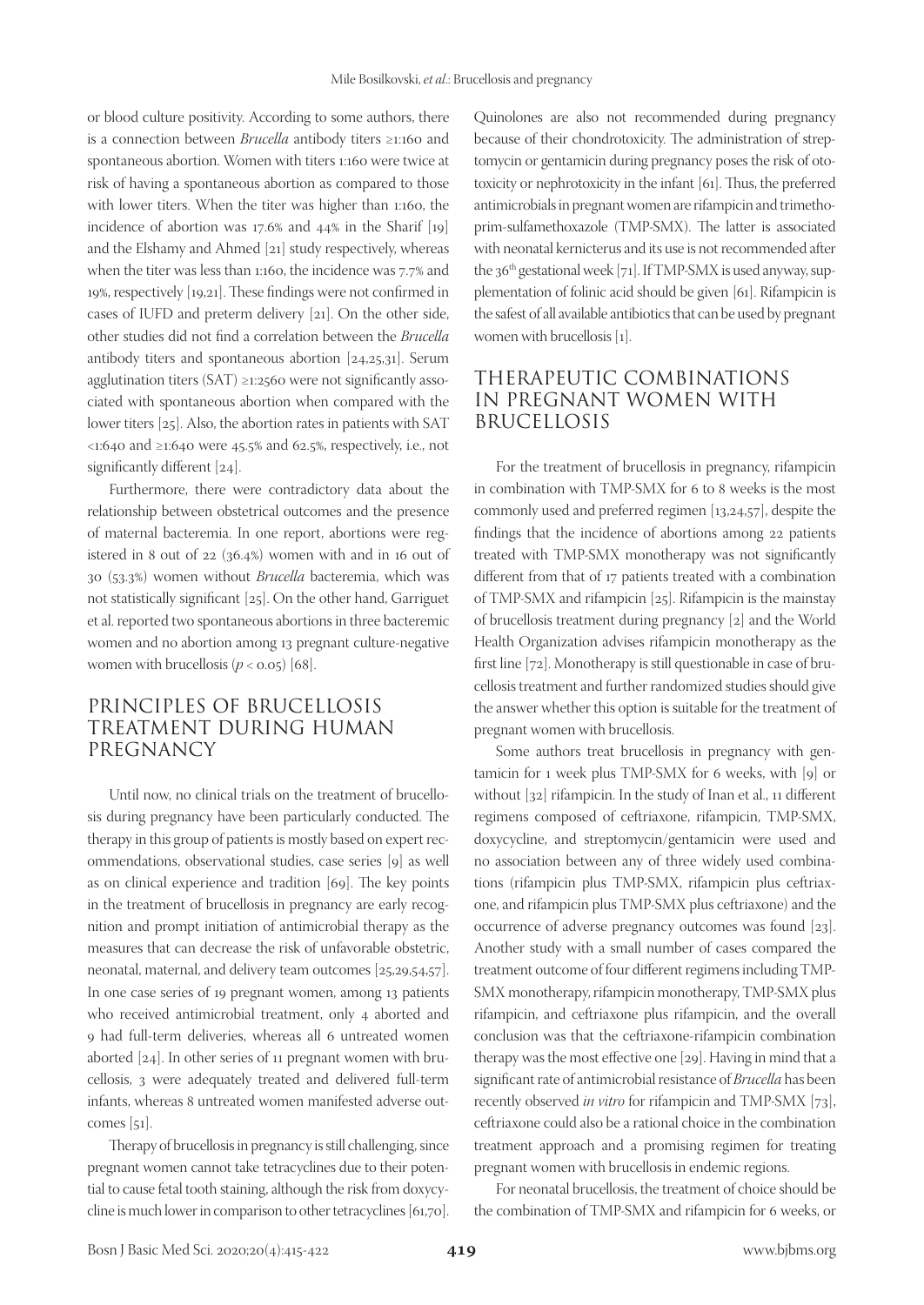TMP-SMX for 6 weeks and gentamicin for the first week [56]. After the birth (delivery/abortion/IUFD), the treatment of woman may be switched to doxycycline and rifampicin for 6 weeks, or doxycycline for 6 weeks and streptomycin for the first 2–3 weeks or gentamicin for the first week [9]. If mothers breastfeed, it is a general opinion that breastfeeding should be discontinued until the completion of treatment. In that case, based on the previous experience, therapy with a combination of ceftriaxone and rifampicin should be a reasonable choice [29]. Also, it has been recently published by the American Academy of Pediatrics that doxycycline is a favorable drug for a maximum of 3 weeks of therapy, even in infants and children below 8 years of age [74]. Thus, the question addressed to the authorities for brucellosis treatment is whether this regiment should be reconsidered in some of combination varieties.

### PREVENTION

In the absence of an adequate vaccine for human use, non-specific measures like screening and education of pregnant women and testing of suspicious cases may help to prevent the disease and its complications during pregnancy. In endemic regions, pregnant women should be routinely tested for brucellosis [21,24,59]. Also, in those areas, women of childbearing age should be educated what brucellosis is, i.e., what the ways of acquiring the disease are, what the main clinical manifestations are, how it is diagnosed, and what the possible consequences are if left untreated [22,24]. Finally, in endemic areas, brucellosis should be considered in differential diagnosis of all pregnant women with febrile disease with/ without persistence of unspecific symptoms including affection of various organs and systems. Likewise, all cases with unexplained spontaneous abortion, IUFD, preterm delivery, LBW, fetal death, or previous history for these conditions should be tested for brucellosis [9,20,24,57].

### CONCLUSION

Brucellosis can be found among pregnant women with a significant frequency in endemic regions. The incidence of adverse obstetric outcomes in women with brucellosis exceeds the rates among general population. Furthermore, brucellosis during pregnancy might have a negative influence on the newborn's health and might cause delivery team infection. Early recognition of the disease and timely administration of antimicrobial therapy can significantly decrease the risk of unfavorable obstetric, neonatal, maternal, and delivery team outcomes. Screening and education of pregnant women as well as of all women of childbearing age should be compulsory measures to prevent the disease in endemic regions for brucellosis.

### ACKNOWLEDGMENTS

We thank Dr. Željana Sulaver for diligent proofreading of this paper. J.A. is supported by the Federal Ministry of Science and Education (BH), project FMON 2018.

# REFERENCES

- [1] Ariza J, Bosilkovski M, Cascio A, Colmenero JD, Corbel MJ, Falagas ME, et al. Perspectives for the treatment of brucellosis in the 21<sup>st</sup> century: The Ioannina recommendations. PLoS Med 2007;4(12):e317.
- https://doi.org/10.1371/journal.pmed.0040317. [2] Pappas G, Akritidis N, Bosilkovski M, Tsianos E. Brucellosis. N Engl J Med 2005;352(22):2325-36.
	- https://doi.org/10.1056/nejmra050570.
- [3] Bosilkovski M, Stojanov A, Stevanovic M, Karadzovski Z, Krstevski K. Impact of measures to control brucellosis on disease characteristics in humans: Experience from an endemic region in the Balkans. Infect Dis (Lond) 2018;50(5):340-5. https://doi.org/10.1080/23744235.2017.1407037.
- [4] Bosilkovski M, Dimzova M, Cvetkova M, Poposki K, Spasovska K, Vidinic I. The changing pattern of fever of unknown origin in the Republic of North Macedonia. Rom J Intern Med 2019;57(3):248-53. https://doi.org/10.2478/rjim-2019-0007.
- [5] Bosilkovski M, Krteva L, Dimzova M, Kondova I. Brucellosis in 418 patients from the Balkan Peninsula: Exposure-related differences in clinical manifestations, laboratory test results, and therapy outcome. Int J Infect Dis 2007;11(4):342-7. https://doi.org/10.1016/j.ijid.2006.10.002.
- [6] Eini P, Keramat F, Hasanzadehhoseinabadi M. Epidemiologic, clinical and laboratory findings of patients with brucellosis in Hamadan, west of Iran. J Res Health Sci 2012;12(2):105-8.
- [7] Bosilkovski M, Siskova D, Spasovska K, Vidinic I, Dimzova M. The influence of illness duration before diagnosis on clinical characteristics and outcome in human brucellosis. Trop Doct 2019;49(3):177-81. https://doi.org/10.1177/0049475519846422.
- [8] Alsaif M, Dabelah K, Girim H, Featherstone R, Robinson JL. Congenital brucellosis: A systematic review of the literature. Vector Borne Zoonotic Dis 2018;18(8):393-403. https://doi.org/10.1089/vbz.2018.2280.
- [9] Vilchez G, Espinoza M, D'Onadio G, Saona P, Gotuzzo E. Brucellosis in pregnancy: Clinical aspects and obstetric outcomes. Int J Infect Dis 2015;38:95-100. https://doi.org/10.1016/j.ijid.2015.06.027.

- [10] Fernihough TJ, Muñoz WP, Mahadeyo I. The role of Brucella abortus in spontaneous abortion among the black population. S Afr Med J 1985;68(6):379-80.
- [11] Eyre JW. The milroy lectures on melitensis septicæmia. Lancet 1908;171:1747-52.

https://doi.org/10.1016/s0140-6736(01)66438-9.

- [12] De Forest HP. Infectious abortions of cattle as a complication of pregnancy for women. Am J Obstet 1917;76:221-9.
- [13] Al-Tawfiq JA, Memish ZA. Pregnancy associated brucellosis. Recent Pat Antiinfect Drug Discov 2013;8(1):47-50. https://doi.org/10.2174/1574891x11308010009.
- [14] De Carle DW. Premature labor in a case of undulant fever. Proc Mayo Clin 1931;6:469-71.
- [15] Vecchio GD. Brucellosi e gravidanza nella specie umana. Arch Ital Med Exp 1938;2:16.
- [16] Hagebusch OE, Frei CF. Undulant fever in children. Am J Clin Pathol 1941;11(6):497-515. https://doi.org/10.1093/ajcp/11.6.497.
- [17] Kurdoglu M, Cetin O, Kurdoglu Z, Akdeniz H. The effect of brucellosis on women's health and reproduction. Int J Womens Health Reprod Sci 2015;3(4):176-83. https://doi.org/10.15296/ijwhr.2015.38.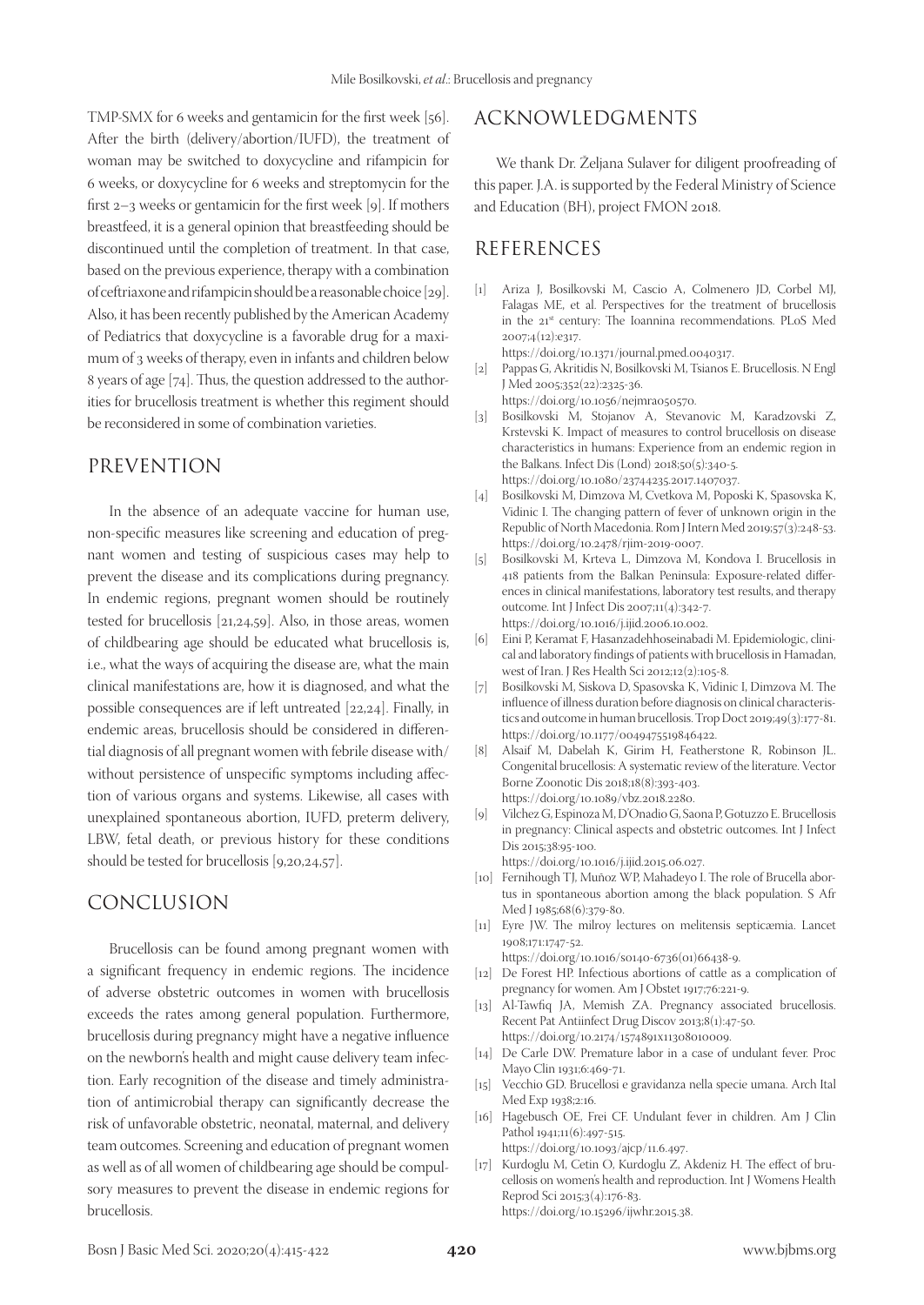- [18] Abo-shehada MN, Abu-Halaweh M. Seroprevalence of Brucella species among women with miscarriage in Jordan. East Mediterr Health J 2011;17(11):871-4. https://doi.org/10.26719/2011.17.11.871.
- [19] Sharif A, Reyes Z, Thomassen P. Screening for brucellosis in pregnant women. J Trop Med Hyg 1990;93(1):42-3.
- [20] Ali S, Akhter S, Neubauer H, Scherag A, Kesselmeier M, Melzer F, et al. Brucellosis in pregnant women from Pakistan: An observational study. BMC Infect Dis 2016;16:468. https://doi.org/10.1186/s12879-016-1799-1.
- [21] Elshamy M, Ahmed AI. The effects of maternal brucellosis on pregnancy outcome. J Infect Dev Ctries 2008;2(3):230-4. https://doi.org/10.3855/jidc.268.
- [22] Kurdoglu M, Adali E, Kurdoglu Z, Karahocagil MK, Kolusari A, Yildizhan R, et al. Brucellosis in pregnancy: A 6-year clinical analysis. Arch Gynecol Obstet 2010;281(2):201-6. https://doi.org/10.1007/s00404-009-1106-0.
- [23] Inan A, Erdem H, Elaldi N, Gulsun S, Karahocagil MK, Pekok AU, et al. Brucellosis in pregnancy: Results of multicenter ID-IRI study. Eur J Clin Microbiol Infect Dis 2019;38(7):1261-8. https://doi.org/10.1007/s10096-019-03540-z.
- [24] Roushan MR, Baiani M, Asnafi N, Saedi F. Outcomes of 19 pregnant women with brucellosis in Babol, Northern Iran. Trans R Soc Trop Med Hyg 2011;105(9):540-2.
	- https://doi.org/10.1016/j.trstmh.2011.06.003.
- [25] Khan MY, Mah MW, Memish ZA. Brucellosis in pregnant women. Clin Infect Dis 2001;32(8):1172-7. https://doi.org/10.1086/319758
- [26] Buzgan T, Karahocagil MK, Irmak H, Baran AI, Karsen H, Evirgen O, et al. Clinical manifestations and complications in 1028 cases of brucellosis: A retrospective evaluation and review of the literature. Int J Infect Dis 2010;14(6):e469-78.

https://doi.org/10.1016/j.ijid.2009.06.031.

- [27] Madkour MM. Pregnancy and brucellosis. In: Madkour MM, editor. Madkour's Brucellosis. 2nd ed. Berlin: Springer; 2001. p. 187-92. https://doi.org/10.1007/978-3-642-59533-2\_17.
- [28] Glick Y, Levin E, Saidel-Odes L, Schlaeffer F, Riesenberg K. Brucella melitensis (BM) bacteremia in hospitalized adult patients in Southern Israel. Harefuah 2016;155(2):88-91, 133.
- [29] Gulsun S, Aslan S, Satici O, Gul T. Brucellosis in pregnancy. Trop Doct 2011;41(2):82-4.
	- https://doi.org/10.1258/td.2011.100386.
- [30] Hackmon R, Bar-David J, Bashiri A, Mazor M. Brucellosis in pregnancy. Harefuah 1998;135:3-7, 88.
- [31] Nassaji M, Rahbar N, Ghorbani R, Lavaf S. The role of Brucella infection among women with spontaneous abortion in an endemic region. J Turk Ger Gynecol Assoc 2008;9:20-3.
- [32] Malone FD, Athanassiou A, Nores LA, Dalton ME. Poor perinatal outcome associated with maternal Brucella abortus infection. Obstet Gynecol 1997;90(4):674-6.
	- https://doi.org/10.1016/s0029-7844(97)00345-1.
- [33] Spink WW. The Nature of Brucellosis. Minneapolis: University of Minnesota Press; 1956.
- [34] Ahmadi A, Mohsenpour B, Doroudian P, Mokarizadeh A, Roshani D, Shahgheibi S, et al. A seroprevalence and relationship survey of brucellosis between pregnant women and women with spontaneous abortion in Iran. Med J Islam Repub Iran 2017;31:42.

https://doi.org/10.14196/mjiri.31.42.

- [35] Sarram M, Feiz J, Foruzandeh M, Gazanfarpour P. Intrauterine fetal infection with Brucella melitensis as a possible cause of second-trimester abortion. Am J Obstet Gynecol 1974;119(5):657-60. https://doi.org/10.1016/0002-9378(74)90128-8.
- [36] Seoud M, Saade G, Awar G, Uwaydah M. Brucellosis in pregnancy. J Reprod Med 1991;36(6):441-5.
- [37] Young EJ. Human brucellosis. Rev Infect Dis 1983;5(5):821-42. https://doi.org/10.1093/clinids/5.5.821.
- [38] Criscuolo E, Di Carlo FC. Abortion and other gynecological and obstetrical disorders in brucellosis. Rev Fac Cienc Med Cordoba 1954;12:321-30.
- [39] Ghanem-Zoubi N, Eljay SP, Anis E, Paul M. Association between human brucellosis and adverse pregnancy outcome: A cross-sectional population-based study. Eur J Clin Microbiol Infect Dis 2018;37(5):883-8. https://doi.org/10.1007/s10096-017-3181-7.
- [40] Bosilkovski M. Brucellosis: It is not only Malta! In: Sing A, editor. Zoonoses-Infections Affecting Humans and Animals. Dordrecht, Heidelberg, New York, London: Springer; 2015. p. 287-315. https://doi.org/10.1007/978-94-017-9457-2\_11.
- [41] Williams E. Brucellosis. Br Med J 1973;1:791-3.
- [42] Williams B. Brucellosis. Practitioner 1982;226:1507-17.
- [43] Aydın B, Beken S, Akansel R, Dilli D, Okumuş N, Zenciroğlu A, et al. Prematurity due to maternal brucella infection and review of the literature. Turk J Pediatr 2013;55(4):433-7.
- [44] Oscherwitz SL. Brucellar bacteremia in pregnancy. Clin Infect Dis 1995;21(3):714-5.

https://doi.org/10.1093/clinids/21.3.714.

- [45] Salcedo SP, Chevrier N, Lacerda TL, Ben Amara A, Gerart S, Gorvel VA, et al. Pathogenic brucellae replicate in human trophoblasts. J Infect Dis 2013;207(7):1075-83. https://doi.org/10.1093/infdis/jit007.
- [46] Kim S, Lee DS, Watanabe K, Furuoka H, Suzuki H, Watarai M. Interferon-gamma promotes abortion due to Brucella infection in pregnant mice. BMC Microbiol 2005;5:22. https://doi.org/10.1186/1471-2180-5-22.
- [47] Makhseed M, Harouny A, Araj G, Moussa MA, Sharma P. Obstetric and gynecologic implication of brucellosis in Kuwait. J Perinatol 1998;18(3):196-9.
- [48] Rujeni N, Mbanzamihigo L. Prevalence of brucellosis among women presenting with abortion/stillbirth in Huye, Rwanda. J Trop Med 2014;2014:740479. https://doi.org/10.1155/2014/740479.
- [49] Folagbade O, Adesiyun A, Olayinka A, Randawa A, Bawa U. Seroprevalence of brucellosis among women with miscarriage at Ahmadu Bello University teaching hospital, Zaria. Trop J Obstet Gynaecol 2017;34(2):145. https://doi.org/10.4103/tjog.tjog\_29\_17.
- [50] Figueroa Damian R, Rojas Rodríguez L, Marcano Tochon ES.
- Brucellosis in pregnancy: Course and perinatal results. Ginecol Obstet Mex 1995;63:190-5.
- [51] Mohamed AE, Madkour MM, Talukder MA, Hafizi I. Obstetrical and gynaecological presentation in brucellosis. Arab J Med 1985;4:22-6.
- [52] Lulu AR, Araj GF, Khateeb MI, Mustafa MY, Yusuf AR, Fenech FF. Human brucellosis in Kuwait: A prospective study of 400 cases. Q J Med 1988;66(249):39-54.
- [53] Mohammad KI, El Ghazaly MM, Zaalouk TK, Morsy AT. Maternal brucellosis and human pregnancy. J Egypt Soc Parasitol 2011;41(2):485-96.
- [54] Arenas-Gamboa AM, Rossetti CA, Chaki SP, Garcia-Gonzalez DG, Adams LG, Ficht TA. Human brucellosis and adverse pregnancy outcomes. Curr Trop Med Rep 2016;3(4):164-72. https://doi.org/10.1007/s40475-016-0092-0.
- [55] Glocwicz J, Stonecipher S, Schulte J. Maternal and congenital brucellosis in Texas: Changing travel patterns and laboratory implications. J Immigr Minor Health 2010;12(6):952-5. https://doi.org/10.1007/s10903-009-9295-y.
- [56] Dogan DG, Aslan M, Menekse E, Yakinci C. Congenital brucellosis: Case report. Ann Trop Paediatr 2010;30(3):229-31. https://doi.org/10.1179/146532810x12786388978724.
- [57] Karcaaltincaba D, Sencan I, Kandemir O, Guvendag-Guven ES, Yalvac S. Does brucellosis in human pregnancy increase abortion risk? Presentation of two cases and review of literature. J Obstet Gynaecol Res 2010;36(2):418-23.

https://doi.org/10.1111/j.1447-0756.2009.01156.x.

- [58] Lubani MM, Dudin KI, Sharda DC, Abu Sinna NM, Al-Shab T, Al-Refe'ai AA, et al. Neonatal brucellosis. Eur J Pediatr 1988;147(5):520-2. https://doi.org/10.1007/bf00441980.
- [59] Cacace ML, Claros EA, Erazu KA, Escobar GI, Lucero NE. Congenital brucellosis in an infant. Vector Borne Zoonotic Dis 2013;13(7):513-5.

https://doi.org/10.1089/vbz.2012.1165.